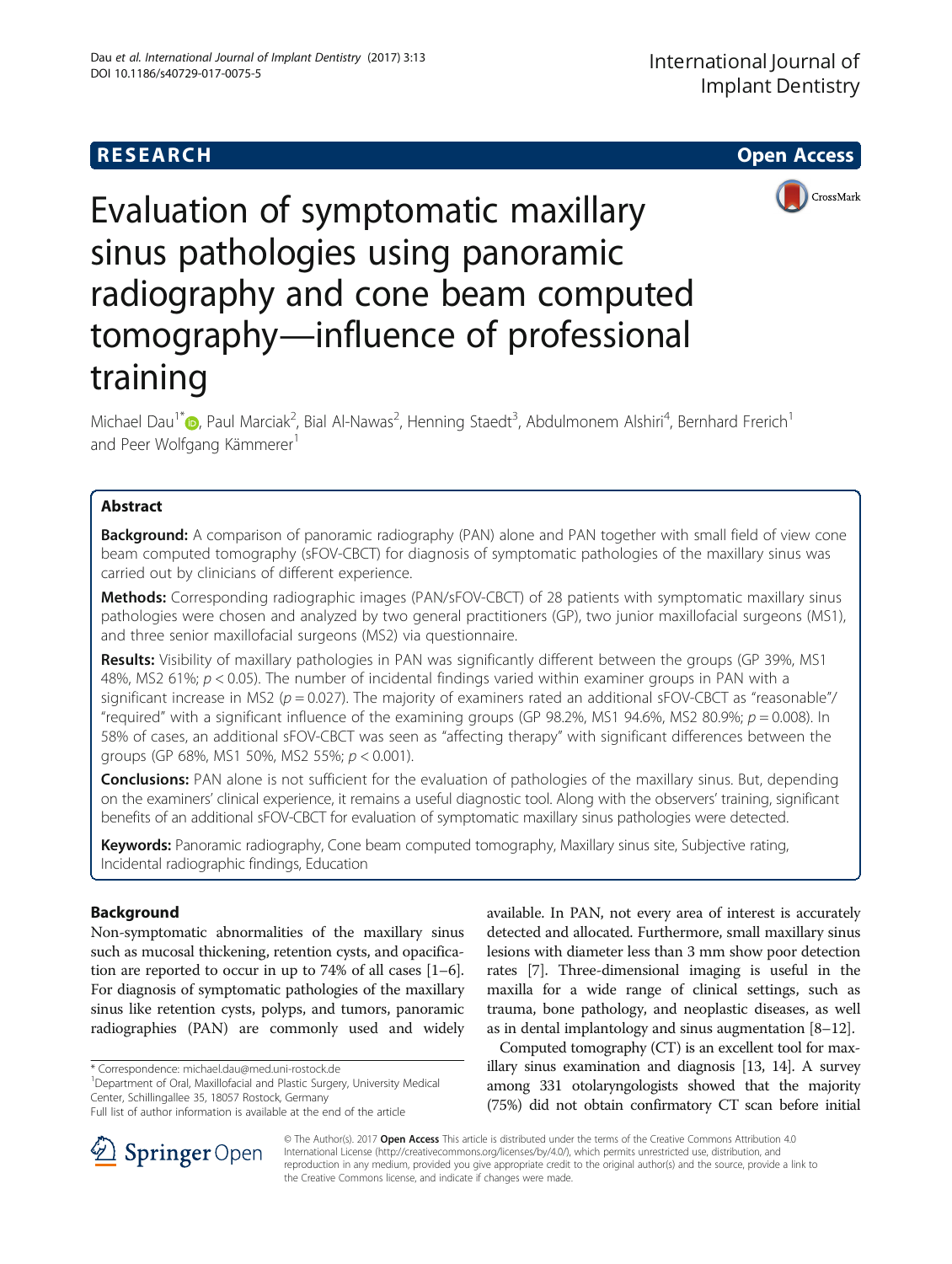non-surgical therapy. Though, prior proceeding with sinus surgery, an average of one (59%) or even two (37%) CT scans was reported [\[15\]](#page-5-0). Cone beam computed tomography (CBCT) is mostly used for dental implant planning [[6, 10](#page-4-0), [16\]](#page-5-0) and offers diagnostic options similar to CT scans but without contrast agents and with about 10–50% less radiation exposure [[17](#page-5-0), [18\]](#page-5-0). Especially if small fields of view are used for CBCT, radiation exposure is significantly reduced. However, this exposure to radiation as well as the costs are still significantly higher when compared to those of conventional dental imaging [[19](#page-5-0)–[22\]](#page-5-0). For diagnosis and general preoperative planning, both PAN and CBCT are described to be useful and important diagnostic tools [\[11](#page-4-0), [23](#page-5-0), [24](#page-5-0)]. Nonetheless, there are only few studies [[7,](#page-4-0) [12, 14, 25](#page-5-0)] and some case reports [\[26](#page-5-0)–[28](#page-5-0)] that showed an additional clinical benefit of CBCT for evaluation of maxillary sinus when compared to PAN. In most studies, non-symptomatic sites were visualized in order to exclude pathologic findings prior to dental implant surgery [\[1](#page-4-0), [7](#page-4-0), [23, 24, 29, 30](#page-5-0)].

In order to justify CBCT use for clinical examination and diagnosis of the maxillary sinus, the aim of this study was to compare the subjective quality rating of PAN and PAN together with a small field of view (sFOV) CBCT to evaluate symptomatic maxillary sinus by clinicians with different training and clinical experience.

## Methods

## Patients and examiners

In an experimental diagnostic comparison, radiographic images of 15 female and 13 male patients were assessed. Patients' radiographs were selected from the Department of Oral, Maxillofacial and Facial Plastic Surgery of the University Medical Centre of Mainz and Rostock, Germany. All patients have had referrals to the hospitals with symptomatic maxillary sinus pathologies and received PAN (Orthophos XG Plus (Sirona Dental Systems GmbH, Bensheim, Germany)) as well as CBCT (KaVo 3D eXam, KaVo Dental GmbH, Biberach/Riß, Germany or Accuitomo Morita, J. MORITA Mfg. Corp., Kyoto, Japan) for radiographic analysis and diagnosis. All CBCT images contained a limited field of view (size of FOV  $60 \times 60$  mm) for the pathological site only (sFOV-CBCT). Clinical information were given to all examiners before rating. Patients with incomplete medical records were excluded. Seven examiners with a different professional training and experience in using PAN and CBCT were participating. They were two general practitioners with 2–3 years of clinical experience (GP), two junior maxillofacial surgeons with 2–3 years of clinical experience (MS1), and three senior maxillofacial surgeons with 6–7 years of clinical experience (MS2). A standardized questionnaire for PAN (three questions) and CBCT (two questions) was given to each individual separately to answer. The participant examined only PAN in the first part of the project. Afterwards, he/she filled out the respective questionnaire. At the next step, he/she examined the CBCT scans and answered its related questions. All examiners had undergone a structured postgraduate curriculum for usage of CBCT before, and they used CBCT on daily basis. This curriculum, as demanded by German authorities for using CBCT, consisted of at least two classroom-based trainings (each for 1 day) together with 25 documented CBCT cases and a written examination. Besides, there was no further training for this study. In each case, the same reading environment using a beamer (Epson® EB G5450WU, Epson® Germany, Meerbusch, Germany; data sheet: resolution  $1920 \times 1200$ , brightness 4000 lumens, contrast ratio 1000:1) and a  $2 \times 3$  m screen was provided. This study on anonymous radiographic images was performed in accordance to the current version of the Declaration of Helsinki [[31](#page-5-0)].

## Questionnaire

The first question for PAN addressed the imaging quality in the clinical relevant area of interest (clinical data were given). Three answers were possible:  $1 = good$ visibility and can be evaluated,  $2$  = visible but cannot be evaluated, and  $3 = not visible$ . The second question asked for an additional need for CBCT scans. Three answers were possible:  $1 =$  required,  $2 =$  reasonable, and 3 = not required. The third question was referring to the number of additional incidental findings in PAN not related to the sinus disease that led to the radiographic examination.

For CBCT, the first question was referring to a possible additional value in the area of interest. The examiners had to choose between three possible answers  $(1 =$  showed no additional information,  $2 =$  was useful, 3 = was affecting therapy). The second question targeted the number of incidental findings in CBCT in addition to PAN not related to the sinus disease that led to the radiographic examination.

### **Statistics**

Due to the experimental design, no prior power analysis was conducted. All results in this study were expressed as number of cases, incidence value (percentage), or as arithmetic means  $\pm$  standard deviation (SD). For comparison of groups, one-way analyses of variance (ANOVA) with Tukey B simultaneous post hoc tests as well as chi-square tests were performed and descriptive  $p$  values of the tests are reported. A  $p$ value ≤0.05 was termed significant. All statistical analyses were performed with SPSS version 20.0 (SPSS Inc., Chicago, IL, USA).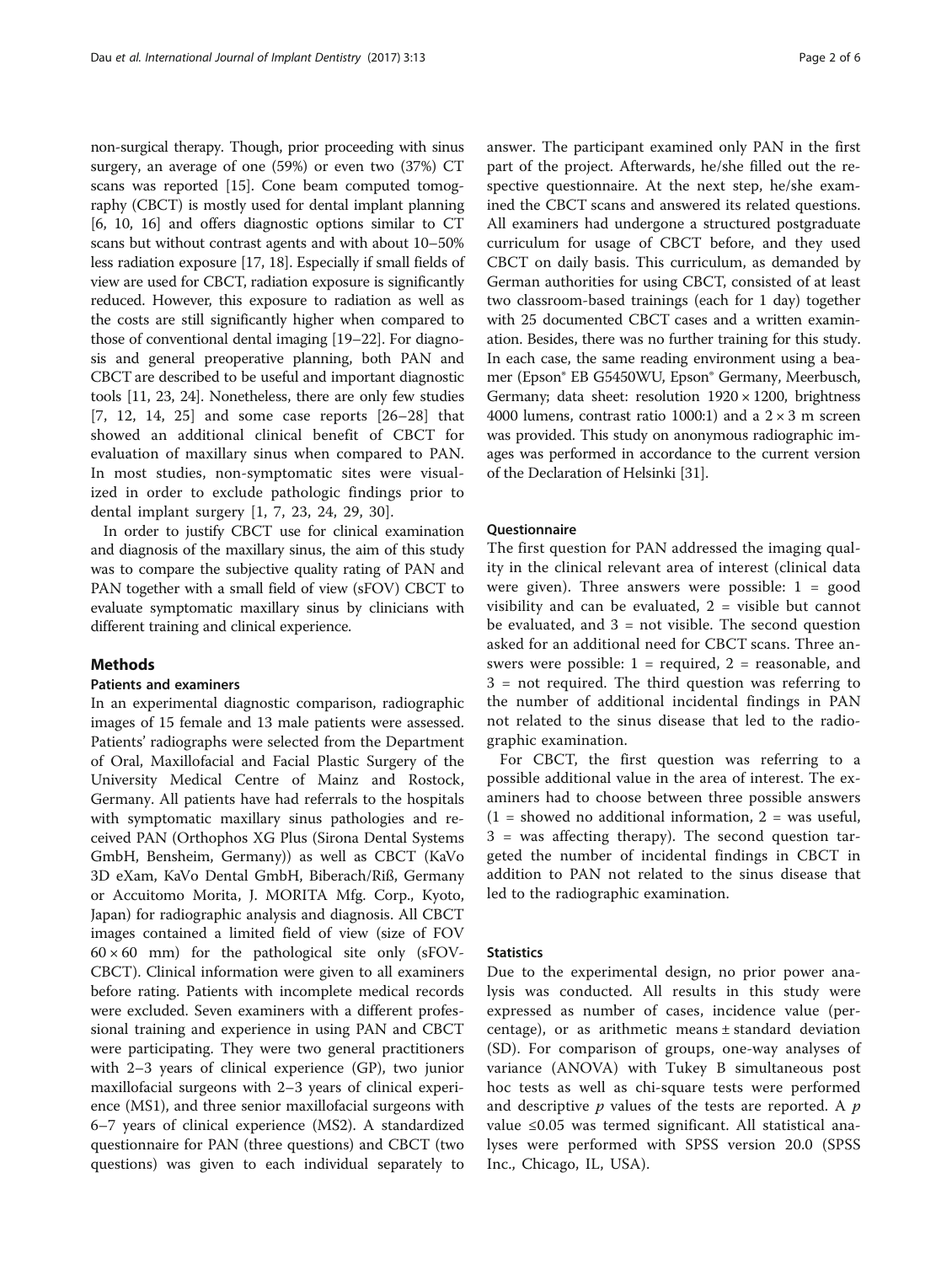

## Results

This study focused on three different aspects in our analysis—PAN, PAN and CBCT, as well as the influence of the different clinical and radiological experience (examples in Figs. 1 and 2).

## (a)Panoramic radiography (PAN)

When assessing PAN, the ratings were significantly lower at "good visible and can be evaluated" (9.9%) compared to "visible but cannot be evaluated" (39.5%;  $p$ )  $(0.001)$  and compared to "not visible" (50.6%;  $p < 0.001$ ) ratings (Table [1](#page-3-0)). An additional CBCT was needed in most cases ("required" (28%) and "reasonable" (63.3%) versus "not required" (8.7%; Table [2\)](#page-3-0)). All examiners found an average number of  $1.7 \pm 1.3$  additional findings in PAN (Table [3](#page-3-0)). The three most common findings were retained third molars with putative follicular cysts (22% of all findings), followed by radiological insufficient root filling (21%) and caries/insufficient filling of teeth (19%; Table [4](#page-3-0)).

(b)Cone beam computed tomography (CBCT)

The majority of the answers indicated the usefulness of an additional sFOV-CBCT. Whereas it only "showed no additional information" in 10.1% and was "useful" in 32.4% of cases, an additional CBCT was rated as "affecting therapy" in 57.5% of cases (Table [5\)](#page-4-0).

Overall, the examiners observed an average number of  $0.6 \pm 0.6$  additional incidental findings (Table [3](#page-3-0)). The findings were radiological caries/insufficient filling of teeth (88%) as well as insufficient root filling (22%).

(c) Influence of examiners' clinical background

In PAN, MS1 (51.8%) and MS2 (39.3%) rated significantly less for "not visible" when compared to GPs (60.7%;  $p < 0.001$ ). The difference was significant between MS1 and MS2 as well  $(p < 0.05)$ . Significantly more "good visibility" ratings were obtained for MS2 (15.5%) when compared to MS1 (8.9%;  $p = 0.021$ ) and GP (5.4%;  $p < 0.001$ ; Table [1](#page-3-0)). A significant higher number of additional incidental findings in PAN was seen in MS2 (mean =  $2.1 \pm 1.5$ ) versus GP (mean =  $1.5 \pm 1.5$ ) 1.3;  $p = 0.021$ ) as well as in MS2 versus MS1 (mean = 1.6)  $± 1.1; p = 0.048;$  Table [3\)](#page-3-0).

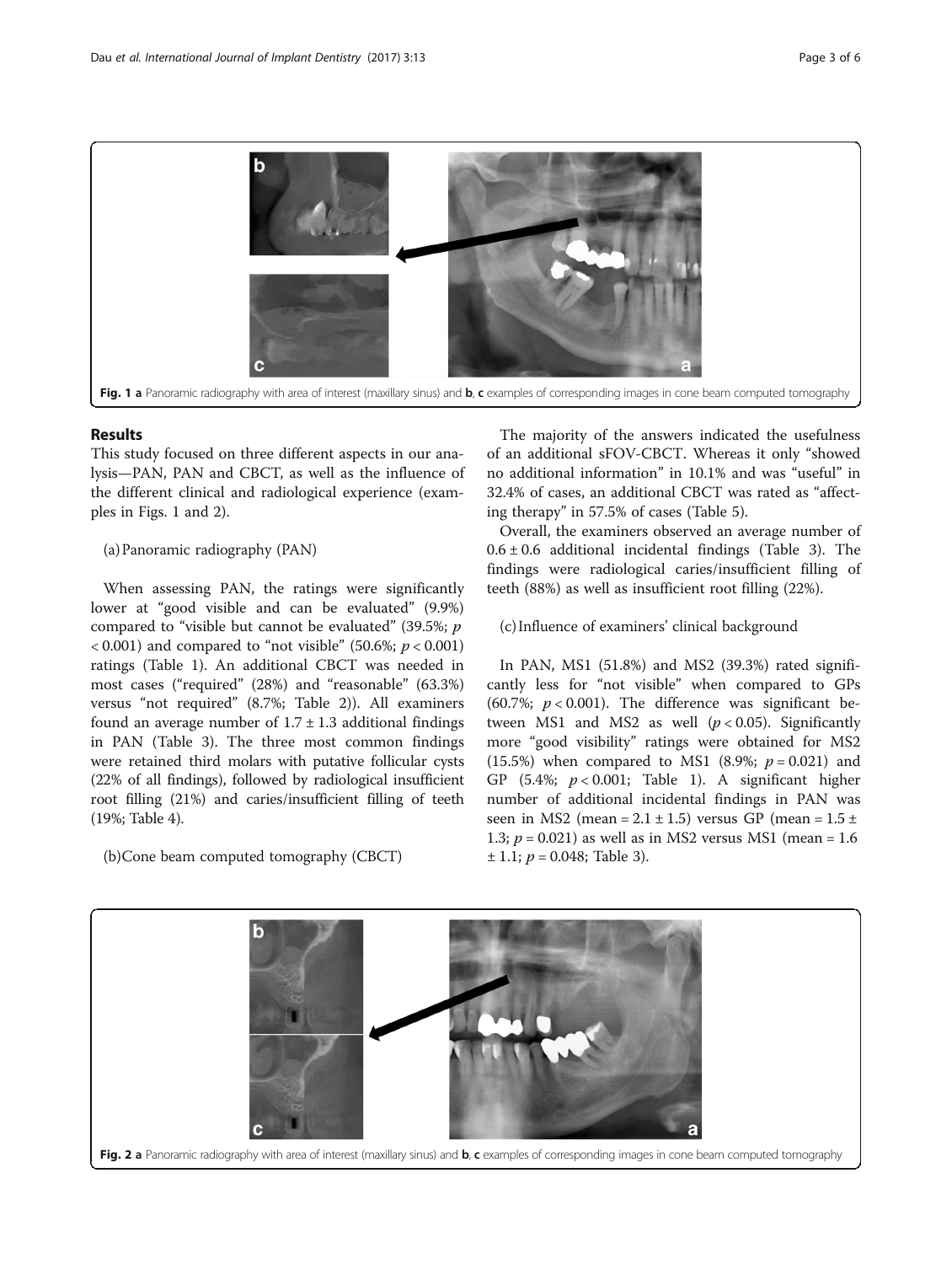<span id="page-3-0"></span>Table 1 Results of the question "Based on PAN, the clinical area of interest, is…"

| Ouestion                                         | General<br>practitioner<br>$(n = 2)$ | Junior<br>maxillofacial<br>surgeon $(n=2)$ | Senior<br>maxillofacial<br>surgeon $(n = 3)$ | $p$ value* |
|--------------------------------------------------|--------------------------------------|--------------------------------------------|----------------------------------------------|------------|
| $1 =$ good visibility<br>and can be<br>evaluated | 3(5.4%)                              | $5(8.9\%)$                                 | 13 (15.5%)                                   | p < 0.002  |
| $2 =$ visible but<br>cannot be<br>evaluated      | 19 (33.9%)                           | 22 (39.3%)                                 | 38 (45.2%)                                   |            |
| $3 = not visible$                                | 34 (60.7%)                           | 29 (51.8%)                                 | 33 (39.3%)                                   |            |

\*One-way ANOVA test with post hoc Tukey B: GP versus MS1  $p = 0.034$ , MS1 versus MS2  $p = 0.211$ , and GP versus MS2  $p = 0.001$ 

GPs rated an additional CBCT significantly less often to be "not required" (1.8%) when compared to MS1 (5.4%;  $p = 0.038$ ) and to MS2 (19%;  $p = 0.006$ ). Moreover, GPs rated significantly more for a CBCT to be "reasonable" or "required" (98.2%) when compared to MS1 (94.6%;  $p = 0.002$ ) and compared to MS2 (80.9%;  $p = 0.001$ ; Table 2). Also, in the GP group, the additional CBCT was seen significantly more often to be "affecting therapy" (67.8%) when compared to MS1 (50%) and to MS2 (53.8%; all  $p < 0.001$ ; Table [5\)](#page-4-0). Between the groups, there was no difference in the average number of additional incidental diagnoses in sFOV-CBCT scans (GD, average =  $0.7 \pm 0.5$ ; MS1, average =  $0.6 \pm 0.5$ ; MS2, average =  $0.7 \pm 0.7$ ;  $p = 0.912$ , Table 3).

## Discussion

In dentistry, PAN is a widely available, useful, and important diagnostic tool for diagnosis and general preoperative planning [[32](#page-5-0)] with less radiation exposure then CBCT [[21](#page-5-0)]. While most dentists have used it routinely successful for years and gained significant experience in doing so [[33](#page-5-0)], there are certain limitations in dependence of the region to be examined [[10](#page-4-0)]. The high number of "not visible" ratings of the area of interest in the study at hand underlines this conclusion. Nevertheless, PAN showed several additional incidental findings showing its important value being a basic diagnostic tool, also in preventive dentistry [\[32, 33\]](#page-5-0). It is noticeable that most of these incidental findings were described by senior surgeons. This demonstrates the impact of clinical experience of evaluation of PAN [[12](#page-5-0), [34](#page-5-0)]. A lack of experience in 2D

Table 2 Results of the question "An additional sFOV-CBCT of the clinical area of interest is…"

| Question                    | General<br>practitioner<br>$(n = 2)$ | Junior<br>maxillofacial<br>surgeon $(n = 2)$ | Senior maxillofacial p value*<br>surgeon $(n=3)$ |             |
|-----------------------------|--------------------------------------|----------------------------------------------|--------------------------------------------------|-------------|
| $1 = required$              | 14 (25.0%)                           | 21 (37.5%)                                   | 18 (21.4%)                                       | $p = 0.008$ |
| $2 =$ reasonable            | 41 (73.2%)                           | 32 (57.1%)                                   | 50 (59.5%)                                       |             |
| $3 = not required$ 1 (1.8%) |                                      | $3(5.4\%)$                                   | 16 (19.0%)                                       |             |

\*One-way ANOVA test with post hoc Tukey B: GP versus MS1  $p = 0.369$ , MS1 versus MS2  $p = 0.006$ , and GP versus MS2  $p = 0.038$ 

Table 3 Number of additional incidental findings in PAN and sFOV-CBCT not related to the sinus disease that led to the radiographic examination

| Number<br>of cases                                     | General<br>practitioner<br>$(n = 2)$ | Junior<br>maxillofacial<br>surgeon $(n = 2)$ | Senior<br>maxillofacial<br>surgeon $(n=3)$ | $p$ value*  |
|--------------------------------------------------------|--------------------------------------|----------------------------------------------|--------------------------------------------|-------------|
|                                                        | Number of incidental findings in PAN |                                              |                                            |             |
| $(n = 28)$                                             | $1.5 \pm 1.3$                        | $1.6 \pm 1.1$                                | $2.1 + 1.5$                                | $p = 0.027$ |
| Number of additional, incidental findings in sFOV-CBCT |                                      |                                              |                                            |             |
| $(n = 28)$                                             | $0.7 \pm 0.5$                        | $0.6 \pm 0.5$                                | $0.7 \pm 0.7$                              | $p = 0.912$ |
|                                                        |                                      |                                              |                                            |             |

\*One-way ANOVA test

imaging might even result in unnecessary additional 3D diagnostics (such as additional CBCTs) [[12](#page-5-0)].

For the diagnosis of symptomatic pathologies in the maxillary sinus, PAN alone is not sufficient. Benefits (in dependence of clinical and radiological experience) offered from additional sFOV-CBCT imaging were proven in the presented study. The high number of "therapy affecting" ratings when adding CBCT supports such statement. Wolf et al. reported the general demand for three-dimensional imaging of maxillary sinus in order to minimize intra- and postoperative complications and to localize any foreign body in relation to other anatomical structures [\[35\]](#page-5-0). Similarly, various studies reported an average of one or more CT scans prior proceeding with sinus surgery [[15](#page-5-0)]. Sharma et al. recommended CT scans prior sinus surgery in order to guide the surgeon [\[36](#page-5-0)]. Other researcher found the same diagnostic accuracy of CBCT scans of maxillary sinus pathologies when compared to sinus endoscopy [\[37](#page-5-0)] which underlines the importance of CBCT within this field. As shown by others as well [[2](#page-4-0), [38](#page-5-0)–[43\]](#page-5-0), a better evaluation of anatomical structures was found when using CBCT. CBCT scans offer an extremely valuable diagnostic and clinical tool for maxillary sinus pathologies in general [[36](#page-5-0), [44](#page-5-0), [45\]](#page-5-0) for vital findings like posterior superior alveolar arteries in the lateral sinus wall [[46](#page-5-0)] as well as for anatomical variations [\[47\]](#page-5-0). Especially in cases with symptomatic

Table 4 Description of incidental findings in PAN not related to the sinus disease that led to the radiographic examination

| Additional incidental findings<br>in panoramic radiography                                        | Relative incidence (%) in<br>relation to total number of<br>therapy affecting findings |  |  |
|---------------------------------------------------------------------------------------------------|----------------------------------------------------------------------------------------|--|--|
| Retained third molar/follicular cyst                                                              | 22                                                                                     |  |  |
| Insufficient root filling                                                                         | 21                                                                                     |  |  |
| Caries/insufficient filling of teeth                                                              | 19                                                                                     |  |  |
| Apical ostitis                                                                                    | 17                                                                                     |  |  |
| Remaining root remnants                                                                           | 9                                                                                      |  |  |
| Periodontal bone loss                                                                             | 8                                                                                      |  |  |
| Anatomic particularities<br>(enlargement of the mental<br>foramen/retromolar foramen/bifid nerve) | 4                                                                                      |  |  |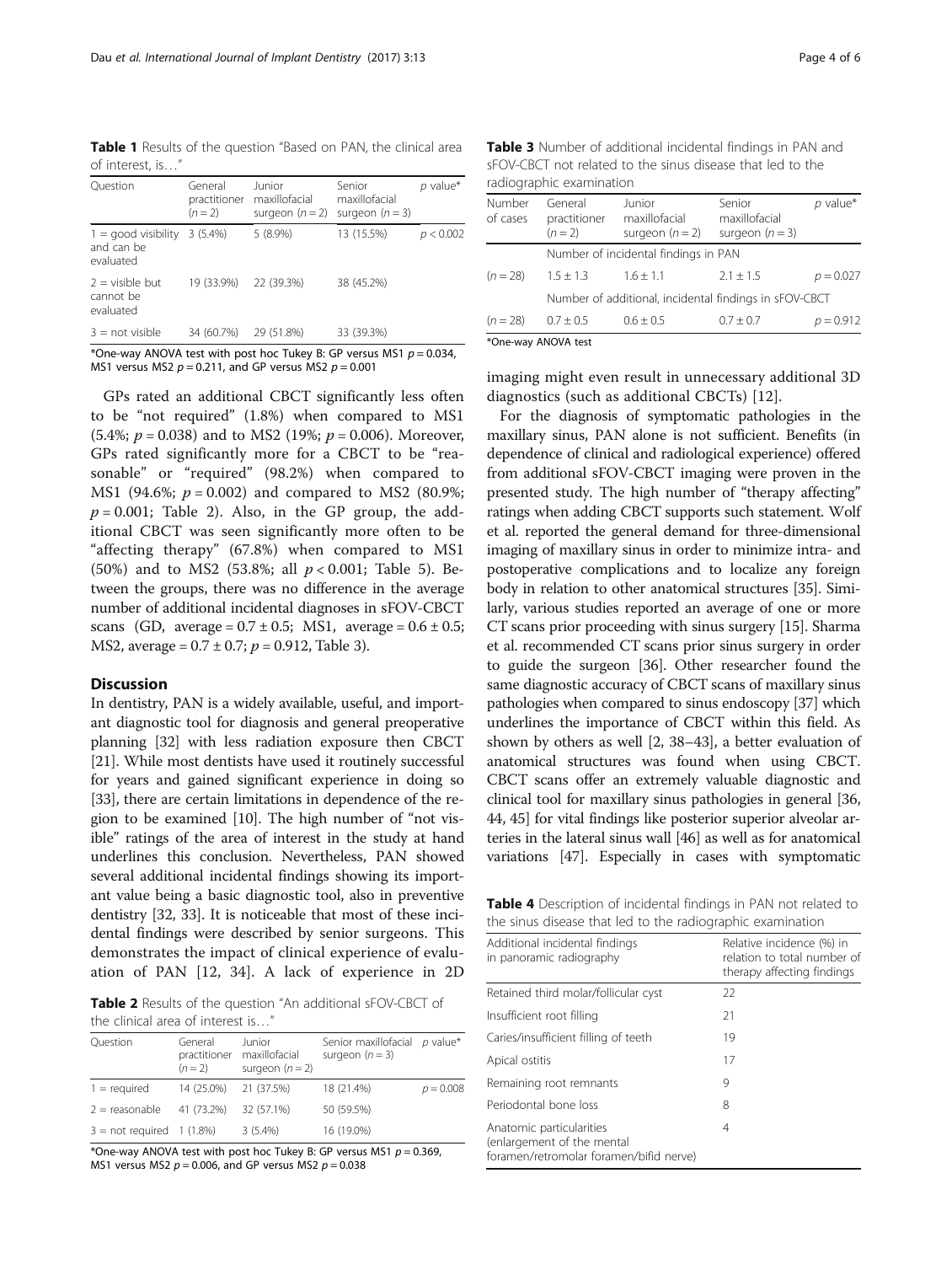<span id="page-4-0"></span>Table 5 Results of the question "Is there an additional clinical value of sFOV-CBCT?"

| Ouestion                                        | General<br>practitioner<br>$(n = 2)$ | Junior<br>maxillofacial<br>surgeon $(n = 2)$ | Senior<br>maxillofacial<br>surgeon $(n=3)$ | $p$ value* |
|-------------------------------------------------|--------------------------------------|----------------------------------------------|--------------------------------------------|------------|
| $1 = it$ showed<br>no additional<br>information | $2(3.6\%)$                           | $5(8.9\%)$                                   | 15 (17.9%)                                 | p < 0.001  |
| $2 = it was useful$                             | 16 (28.6%)                           | 23 (41.1%)                                   | 23 (27.4%)                                 |            |
| $3 = it was$<br>affecting therapy               | 38 (67.8%)                           | 28 (50.0%)                                   | 46 (54.8%)                                 |            |

\*One-way ANOVA test with post hoc Tukey B: GP versus MS1  $p = 0.002$ , MS1 versus MS2  $p = 0.890$ , and GP versus MS2  $p = 0.001$ 

maxillary sinus pathologies, three-dimensional diagnostic is helpful [\[13, 36](#page-5-0), [48](#page-5-0)] and a sFOV-CBCT offers limited radiation exposure as well.

The influence of clinical experience of evaluation of PAN [[34](#page-5-0)] as well as the clinical experience and routine analysis of 3D radiographs (as assumed for maxillofacial surgeons when compared to those for general practitioners) strongly influence the diagnostic value of additional threedimensional imaging. The number of incidental findings in CBCT in addition to those seen in PAN was not of major difference and did not correlate to the examiners' experience. This difference can be explained by using sFOV-CBCTs for evaluation of symptomatic maxillary sinus pathologies only. The smaller field of view shows less incidental findings, but the radiation exposure will be kept lower as well. Nonetheless, sFOV-CBCT is not meant to be a replacement for PAN especially for patients' screening. It seems that advanced diagnostic tools such as CBCT offer an effective solution with more precise diagnosis of the maxillary sinus when compared to PAN together with a lower radiation dose compared to a CT.

There are some limitations of the study and potential bias caused by the experimental design, the subjective evaluation, and the low number of patients. Nevertheless, the additional value of CBCT strongly depends on the level on medical and radiographic knowledge of the anatomy of sites of interest [\[16, 38\]](#page-5-0) and the surrounding structures [2]. Based on the findings of this study and the literature, an adjunct sFOV-CBCT is a valuable diagnostic tool for cases of symptomatic maxillary sinus pathologies.

## Conclusions

Depending on the observers' clinical and radiological experience, PAN alone may not be sufficient for evaluation of pathologies of the maxillary sinus. On the contrary, significant benefits of sFOV-CBCT for diagnosing symptomatic maxillary sinus pathologies were reported. Having sFOV-CBCT seems to have added additional information and confidence in comparison to PAN alone. Nonetheless, also with the examiners' increased clinical experience, PAN remains a valuable diagnostic tool.

## Authors' contributions

The organization of data acquisition as well as preparation and evaluation of questionnaires were conducted by PM, BA, HS, and PWK. MD, BA, AA, BF, and PWK did the statistical evaluation together with the preparation, drafting, and finalization of the manuscript. All authors read and approved the final manuscript.

### Competing interests

Michael Dau, Paul Marciak, Bial Al-Nawas, Henning Staedt, Abdulmonem Alshiri, Bernhard Frerich, and Peer Wolfgang Kämmerer declare that they have no competing interests.

#### Ethics approval and consent to participate

All procedures performed in studies involving human participants were in accordance with the ethical standards of the institutional and/or national research committee and with the 1964 Helsinki declaration and its later amendments or comparable ethical standards [[31](#page-5-0)].

#### Informed consent

This experimental diagnostic comparison was performed without any further consequences for the patient. According to this and the hospital laws of the individual states (see Krankenhausgesetz RLP and MV), no formal consent was required.

### Publisher's Note

Springer Nature remains neutral with regard to jurisdictional claims in published maps and institutional affiliations.

### Author details

<sup>1</sup>Department of Oral, Maxillofacial and Plastic Surgery, University Medical Center, Schillingallee 35, 18057 Rostock, Germany. <sup>2</sup>Department of Oral and Maxillofacial Surgery, Plastic Surgery, University Medical Centre, Mainz, Germany. <sup>3</sup> Private Dental Praxis Dr. Rossa, Ludwigshafen, Germany.<br><sup>4</sup> Department of Biomaterial and Prosthetic Sciences. King Saud Un <sup>4</sup>Department of Biomaterial and Prosthetic Sciences, King Saud University, Riyadh, Saudi Arabia.

## Received: 10 December 2016 Accepted: 12 March 2017 Published online: 05 April 2017

#### References

- 1. Dragan E, et al. Maxillary sinus anatomic and pathologic CT findings in edentulous patients scheduled for sinus augmentation. Rev Med Chir Soc Med Nat Iasi. 2014;118(4):1114–21.
- 2. Raghav M, et al. Prevalence of incidental maxillary sinus pathologies in dental patients on cone-beam computed tomographic images. Contemp Clin Dent. 2014;5(3):361–5.
- 3. Lyros I, et al. An incidental finding on a diagnostic CBCT: a case report. Aust Orthod J. 2014;30(1):67–71.
- 4. Steier L, et al. Maxillary sinus unilateral aplasia as an incidental finding following cone-beam computed (volumetric) tomography. Aust Endod J. 2014;40(1):26–31.
- 5. Vogiatzi T, et al. Incidence of anatomical variations and disease of the maxillary sinuses as identified by cone beam computed tomography: a systematic review. Int J Oral Maxillofac Implants. 2014;29(6):1301–14.
- 6. Warhekar S, et al. Incidental findings on cone beam computed tomography and reasons for referral by dental practitioners in Indore City (m.p). J Clin Diagn Res. 2015;9(2):ZC21–4.
- 7. Shiki K, et al. The significance of cone beam computed tomography for the visualization of anatomical variations and lesions in the maxillary sinus for patients hoping to have dental implant-supported maxillary restorations in a private dental office in Japan. Head Face Med. 2014;10:20.
- 8. Dammann F, et al. Diagnostic imaging modalities in head and neck disease. Dtsch Arztebl Int. 2014;111(23-24):417–23.
- 9. Kuhnel TS, Reichert TE. Trauma of the midface. Laryngorhinootologie. 2015; 94 Suppl 1:S206–47.
- 10. Dau M, et al. Presurgical evaluation of bony implant sites using panoramic radiography and cone beam computed tomography-influence of medical education. Dentomaxillofac Radiol. 2017;46(2):20160081.
- 11. Kammerer PW, et al. Surgical evaluation of panoramic radiography and cone beam computed tomography for therapy planning of bisphosphonate-related osteonecrosis of the jaws. Oral Surg Oral Med Oral Pathol Oral Radiol. 2016;121(4):419–24.